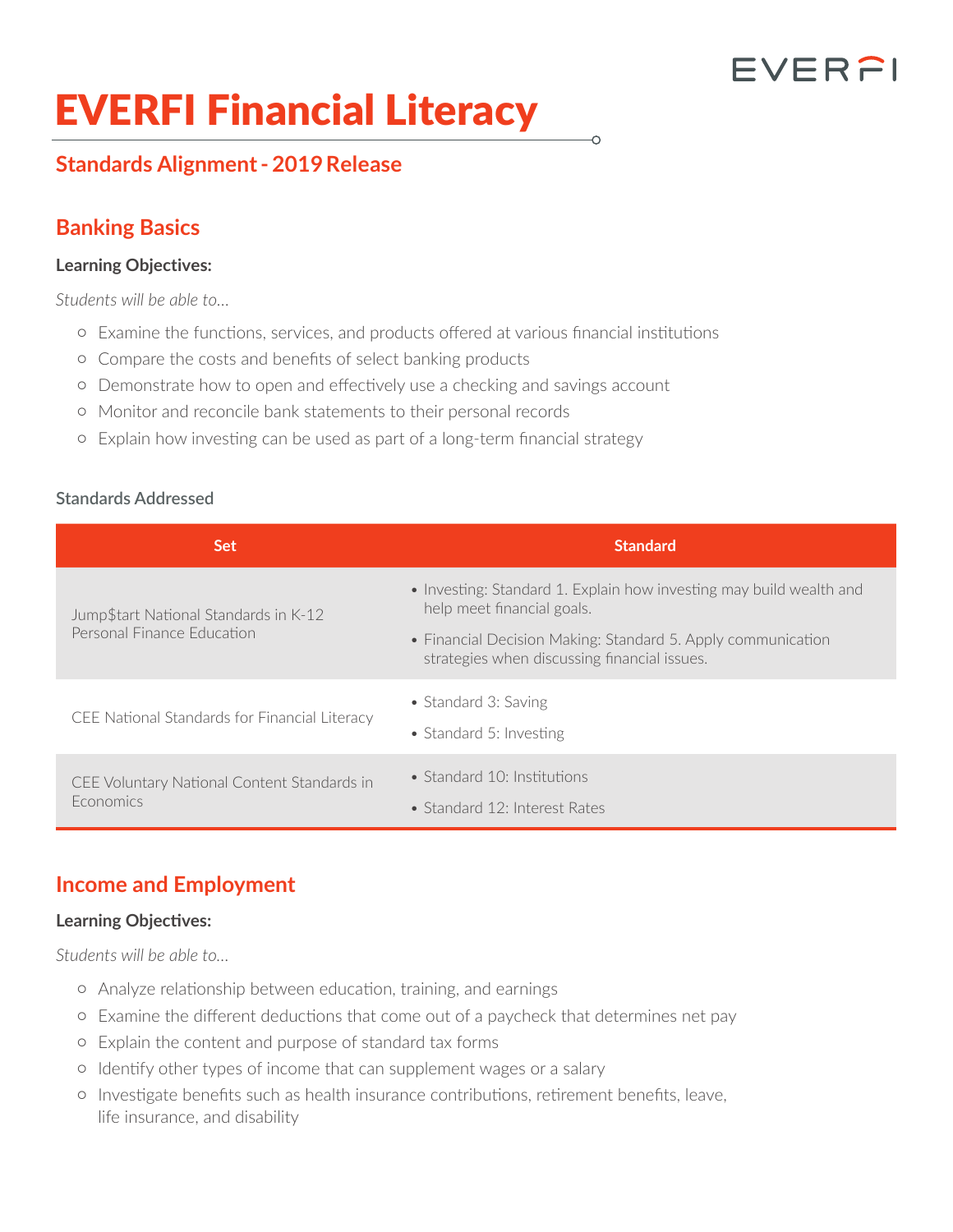#### **Standards Addressed**

| <b>Set</b>                                                          | <b>Standard</b>                                                                                                          |
|---------------------------------------------------------------------|--------------------------------------------------------------------------------------------------------------------------|
| Jump\$tart National Standards in K-12<br>Personal Finance Education | • Spending and Saving: Standard 1. Develop a plan for<br>spending and saving.                                            |
|                                                                     | • Spending and Saving: Standard 2. Develop a system for keeping and<br>using financial records.                          |
|                                                                     | • Financial Decision Making: Standard 1. Recognize the<br>responsibilities associated with personal financial decisions. |
|                                                                     | • Financial Decision Making: Standard 8. Use a personal financial plan.                                                  |
| CEE National Standards for Financial Literacy                       | • Standard 1: Earning Income<br>• Standard 3: Saving                                                                     |
| <b>CEE Voluntary National Content</b><br>Standards in Economics     | • Standard 2: Decision Making                                                                                            |

# **Consumer Skills**

#### **Learning Objectives:**

*Students will be able to…* 

- { Recognize the responsibilities associated with personal finance decisions
- { Assess the quality of sources when researching products to buy
- { Analyze the costs and benefits of renting vs. owning
- { Apply strategies for making informed decisions when purchasing consumer goods
- { Describe when and how to use different payment methods
- { Recognize common consumer scams and how to avoid them

#### **Standards Addressed**

| <b>Set</b>                                                          | <b>Standard</b>                                                                                                                                      |
|---------------------------------------------------------------------|------------------------------------------------------------------------------------------------------------------------------------------------------|
| Jump\$tart National Standards in K-12<br>Personal Finance Education | • Spending and Saving: Standard 3. Describe how to use different<br>payment methods.                                                                 |
|                                                                     | • Spending and Saving: Standard 4. Apply consumer skills to spending<br>and saving decisions.                                                        |
|                                                                     | • Financial Decision Making: Standard 2. Use reliable resources when<br>making financial decisions.                                                  |
|                                                                     | • Financial Decision Making: Standard 4. Make criterion-based<br>financial decisions by systematically considering alternatives and<br>consequences. |
|                                                                     | • Financial Decision Making: Standard 5. Apply communication<br>strategies when discussing financial issues.                                         |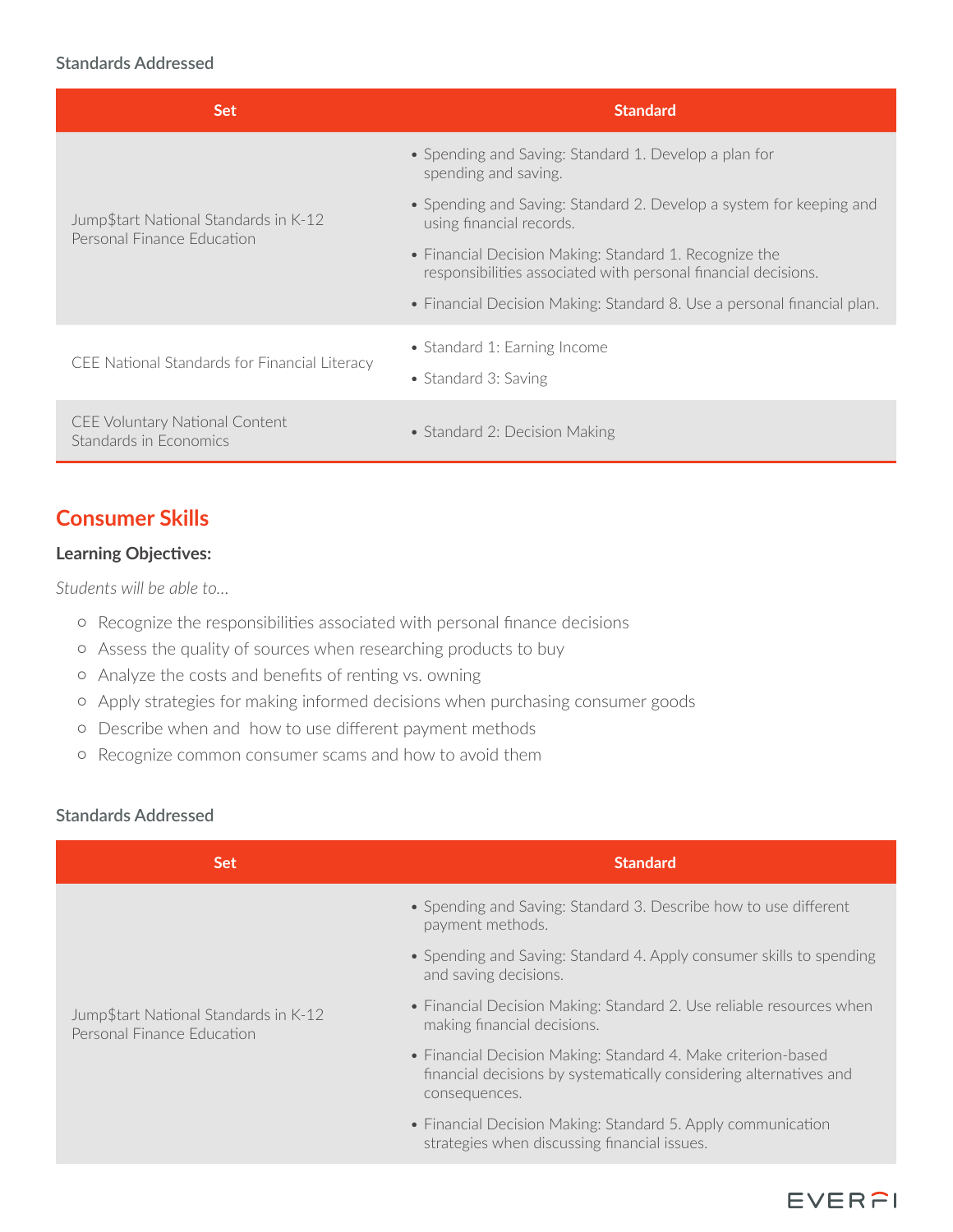| CEE National Standards for Financial Literacy<br>• Standard 2: Buying Goods and Services         |  |
|--------------------------------------------------------------------------------------------------|--|
|                                                                                                  |  |
| CEE Voluntary National Content Standards in<br>• Standard 2: Decision Making<br><b>Economics</b> |  |

# **Managing Credit and Debt**

#### **Learning Objectives:**

*Students will be able to…* 

- { Understand the reason for using debt to finance purchases
- { Compare and select credit cards based on features and impact to personal financial plan
- { Describe how credit repayment affects the cost of borrowing
- { Explain how the terms of a loan can affect the cost of credit
- { Develop strategies to manage debt and understand the consequences of not managing debt wisely
- { Recognize and avoid identity theft and fraud

#### **Standards Addressed**

| <b>Set</b>                                                          | <b>Standard</b>                                                                                                 |
|---------------------------------------------------------------------|-----------------------------------------------------------------------------------------------------------------|
| Jump\$tart National Standards in K-12<br>Personal Finance Education | • Credit and Debt: Standard 1. Analyze the costs and benefits of<br>various types of credit.                    |
|                                                                     | • Credit and Debt: Standard 2. Summarize a borrower's rights and<br>responsibilities related to credit reports. |
|                                                                     | • Credit and Debt: Standard 3. Apply strategies to avoid or correct<br>debt management problems.                |
|                                                                     | • Credit and Debt: Standard 4. Summarize major consumer credit<br>laws.                                         |
|                                                                     | • Financial Decision Making: Standard 5. Apply communication<br>strategies when discussing financial issues.    |
|                                                                     | • Financial Decision Making: Standard 7. Control personal<br>information.                                       |
| CEE National Standards for Financial Literacy                       | • Standard 4: Using Credit                                                                                      |
| CEE Voluntary National Content Standards in<br><b>Economics</b>     | • Standard 6: Protecting and Insuring                                                                           |